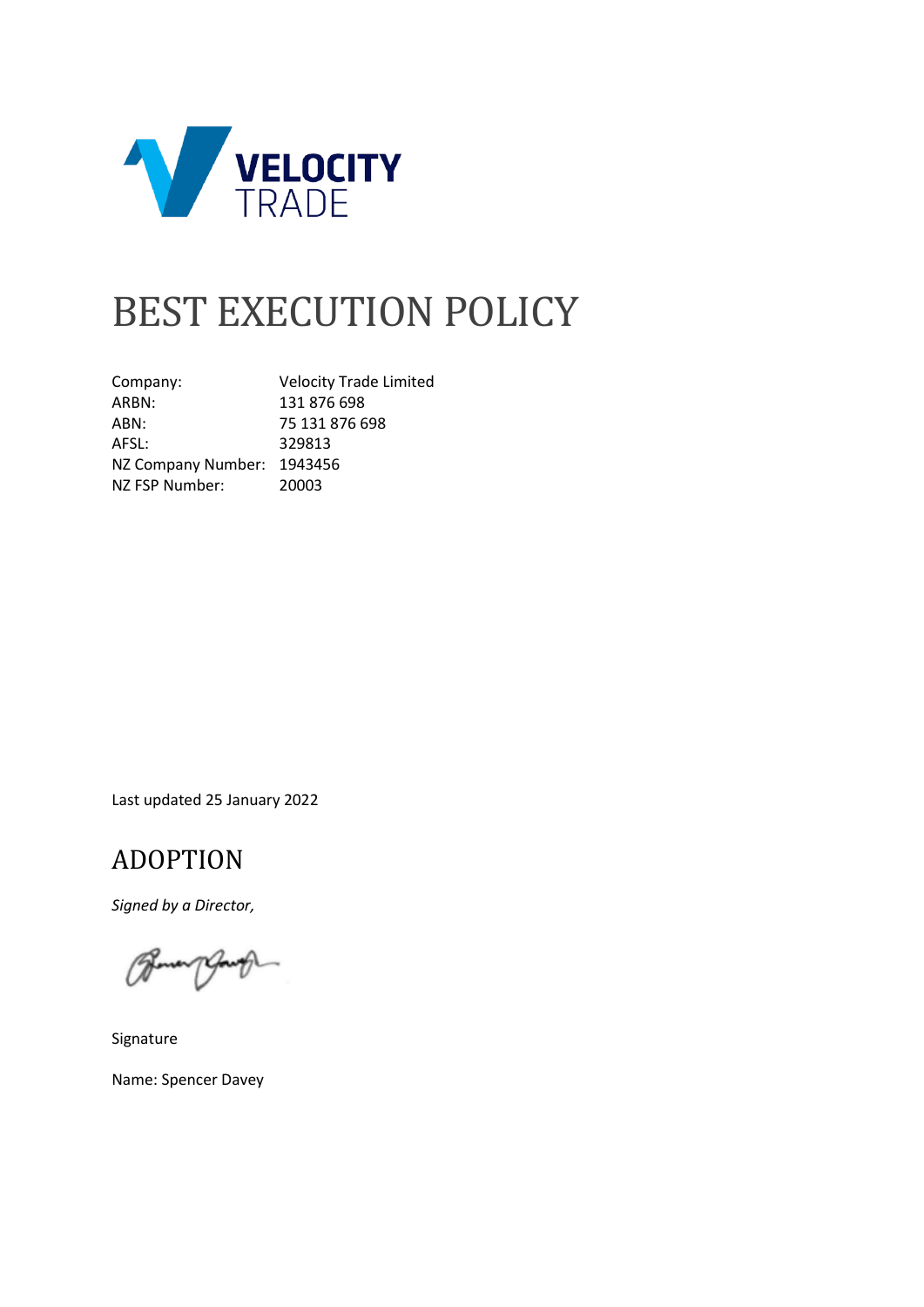# TABLE OF CONTENTS

| $\mathbf{1}$            |     |  |  |
|-------------------------|-----|--|--|
| $\overline{2}$          |     |  |  |
| $\overline{\mathbf{3}}$ |     |  |  |
|                         | 3.1 |  |  |
|                         | 3.2 |  |  |
|                         | 3.3 |  |  |
|                         | 3.4 |  |  |
|                         | 3.5 |  |  |
|                         | 3.6 |  |  |
|                         | 3.7 |  |  |
| 4                       |     |  |  |
| 5                       |     |  |  |
| 6                       |     |  |  |
| $\overline{\mathbf{z}}$ |     |  |  |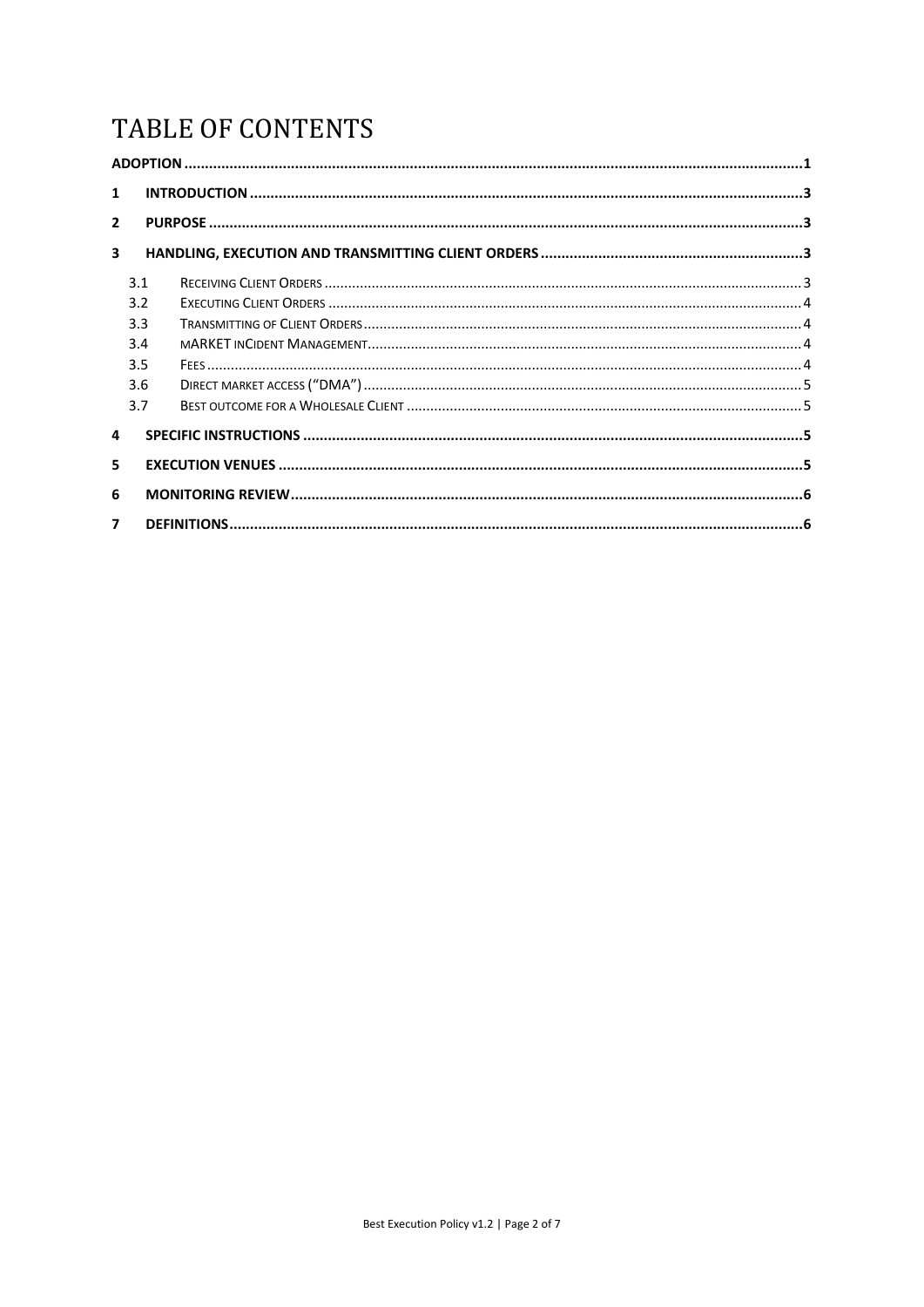# <span id="page-2-0"></span>1 INTRODUCTION

This Best Execution policy sets forth information outlining how Velocity Trade Limited ("VTL"), a holder of Australian Financial Services Licence No 329813 and a Market Participant of the Australian Securities Exchange ("ASX") and ('Cboe") seeks to provide best execution in line with local regulatory requirements when either executing or transmitting orders or quotes on behalf of its clients.

In accordance with section 3.8 of *the ASIC Market Integrity Rules ( Securities Markets) 2017* VTL is required to have in place a Best Execution Policy to take all reasonable steps taking into account execution factors to obtain the best outcome for our clients when executing, receiving and transmitting client orders where such orders relate to equity market products.

The obligation to obtain the best possible execution outcome for our clients is referred to in this Policy as the "Best Execution" obligation. The way in which VTL provides Best Execution may vary depending on the wholesale client circumstances pending any specific directions the client may give. .

The obligation for Best Execution will never come to the detriment of our commitment to maintaining an orderly market and adhering to the Australian ASIC Market Integrity Rules.

## <span id="page-2-1"></span>2 PURPOSE

The Best Execution Policy applies whenever VTL receives an order from a client for execution on the client's behalf. VTL will assess its compliance with the Best Execution obligation on a regular basis to ensure the best execution outcome for clients.

SECTION B – POLICY

## <span id="page-2-2"></span>3 HANDLING, EXECUTION AND TRANSMITTING CLIENT **ORDERS**

#### <span id="page-2-3"></span>3.1 RECEIVING CLIENT ORDERS

When VTL receives, transmits or executes orders in relation to equity market products on behalf of a client, VTL will take all reasonable steps to achieve Best Execution.

Best Execution is a prerequisite to account for all sufficient steps to comprehensively obtain the best possible result for the client . VTL evaluates all the relevant execution factors available and in accordance with this Policy is designed to obtain on a consistent basis the best possible result for execution of client orders, upon VTL in filling those orders and the nature of relevant markets.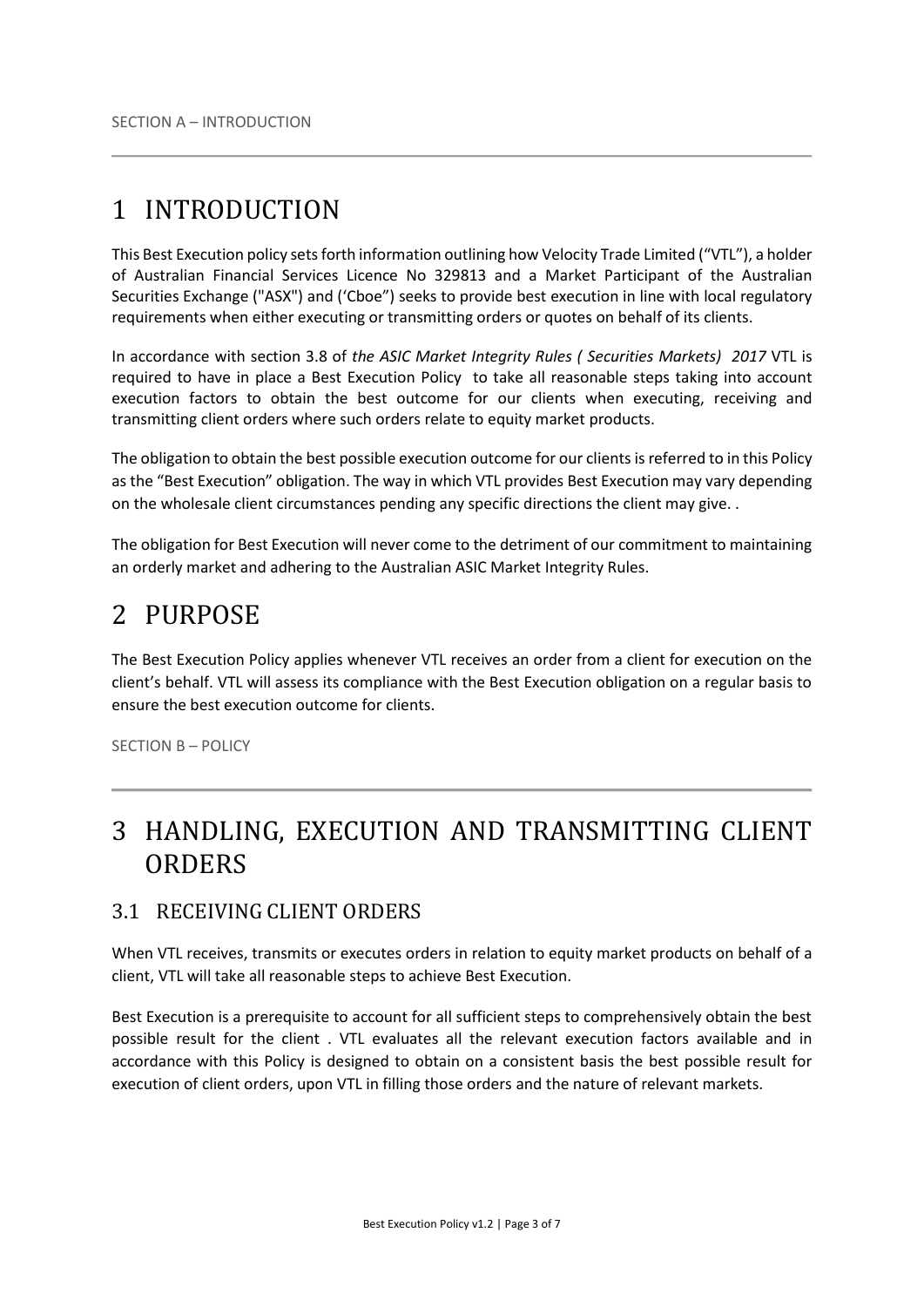#### <span id="page-3-0"></span>3.2 EXECUTING CLIENT ORDERS

When executing client orders, there are factors that contribute to ensure the best outcome for our clients. VTL will consider the following;

- i. Price VTL will generally give price a higher relative importance when obtaining the best possible outcome for client orders. However, depending on the type of client requirements, VTL may also take into consideration other range of different factors, including
- ii. Timely execution This is the time to taken to execute the trade from receipt of the order instructions;
- iii. Size of the order –the size of the order may impact the execution price;
- iv. Liquidity of the market determines the difficulty to execute the order with the availability of stock in the market without a detriment to the client in execution price.
- v. Likelihood of execution- This is the plausibility VTL will be able to complete the transaction;
- vi. Nature of the financial transaction- is the characteristics or other factors of the client transaction that could potentially impact how the 'Best execution' is achieved.

#### <span id="page-3-1"></span>3.3 TRANSMITTING OF CLIENT ORDERS

All orders that VTL receives from its clients are transmitted directly to the order book of the relevant securities exchange and are executed in a manner where VTL will take all reasonable steps to achieve Best Execution, in accordance with this Policy, taking into account the factors noted above in 3.2 (if applicable) and any specific instructions received from the client as part of the order, as applicable.

Once an order has exhausted the volume available within the price parameters given by you (the client), the balance of the order ('Passive Order') will reside on VTL's default market, being ASX TradeMatch, subject to specific instructions from you. If the price in another Execution Venue , other than the venue on which your Passive Order is resting, changes, your order will not be withdrawn and placed on the other Execution Venue, as to do so would mean a loss of priority for your order and would increase the likelihood of high frequency traders exploiting the Best Market Router ('BMR').

#### <span id="page-3-2"></span>3.4 MARKET INCIDENT MANAGEMENT

In instances where one or the other market is unavailable for trading, or where one market is either unresponsive or disorderly, orders will be routed to the available market or the default market at the determination of the Designated Trading Representative ('DTR'). In such instances, which should be extremely rare, you agree that your specific instructions may be disregarded. Not all Execution Venues work in the same way. For instance, currently, Cboe commences trading at 10:00am and closes at 4:12pm (Eastern Standard Time). Unlike the ASX, Cboe does not operate an auction on the open, close or intra-day trading halts. Such inconsistencies mean that it may be very difficult to determine where the best outcome might be achieved. Where an Execution Venue is not available, the liquidity will tend to mitigate to other Execution Venues and therefore VTL will not delay an order on the basis that certain Execution venues are not available.

#### <span id="page-3-3"></span>3.5 FEES

Any commissions paid to VTL are not considered an element in evaluating the outcome achieved for a client's order. VTL will not structure or charge commissions in a manner to inappropriately favouring the execution of a client's order on a particular venue.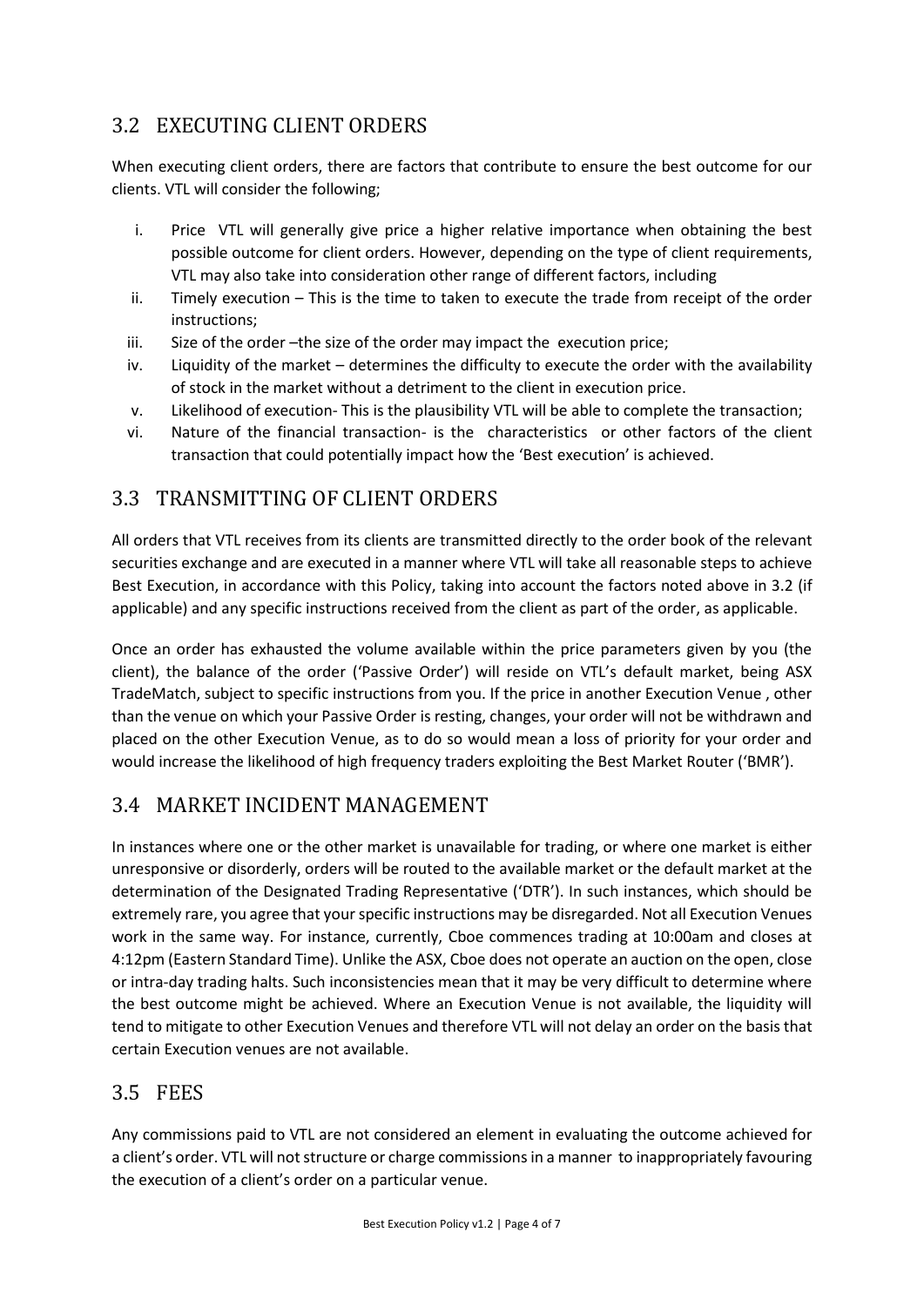### <span id="page-4-0"></span>3.6 DIRECT MARKET ACCESS ("DMA")

Should a client place an order on a DMA basis, the element VTL will take into analysis would be limited to ensuring the instructions of the order are appropriate within the risk parameters and the speed at which the order will be received into the market.

#### <span id="page-4-1"></span>3.7 BEST OUTCOME FOR A WHOLESALE CLIENT

For a Wholesale Client the best outcome may occur as a result of price, costs, total consideration, speed, likelihood of execution or any other relevant factor, or any combination of those factors. It may also occur as a result of VTL following a specific or standing instruction the client has provided.

# <span id="page-4-2"></span>4 SPECIFIC INSTRUCTIONS

To the extent that the Client provides VTL with clear and specific instructions in relation to the order or any part of it (including selection of execution venue), VTL will act on the instruction and, in doing so, the client may not necessarily receive the best outcome in relation to Best Execution as outlined in this policy. If the client requires the order to be executed in a particular manner the client must clearly state the desired method of execution when the client placesthe order. The client may provide the specific instructions in writing (i.e., by e-mail)or verbally (i.e., by telephone). VTL must record those instructions and retain the records for a period of seven years. The client's specific instructions are subject to them being clear and comprehensive, VTL will determine any non-specified aspects in accordance with this Policy.

As a Wholesale Client, the client can give VTL standing instructions for all of the clients' orders, and VTL will periodically review the standing orders to ensure that it remains possible for VTL to satisfactorily perform the instructions.

Where VTL receives an equities order from the client, to ensure correct identification of the security and related clearing counterparty. VTL may ask for specific instructions as to the venue on which the equity is listed.

Wholesale clients can give standing instructions on execution requirements, including an instruction to opt out of the Best Execution policy. Any such standing instruction will be valid for a period of 12 months.

# <span id="page-4-3"></span>5 EXECUTION VENUES

Subject to any specific instructions from the client, VTL may use one or more of the following venues to enable VTL to obtain the best possible result when executing an order on your behalf:

- Multiple Exchanges such as ASX, Cboe
- VTL and its affiliated companies' trading desks (proprietary positions, or where acting as a liquidity provider or market maker)
- Third party investment firms and brokers which also may trade proprietary positions, act as market makers and as liquidity providers.

The choice of venue may be constrained by the fact that there may be only one market or platform where an order can be executed because of the nature of the order or the client requirements.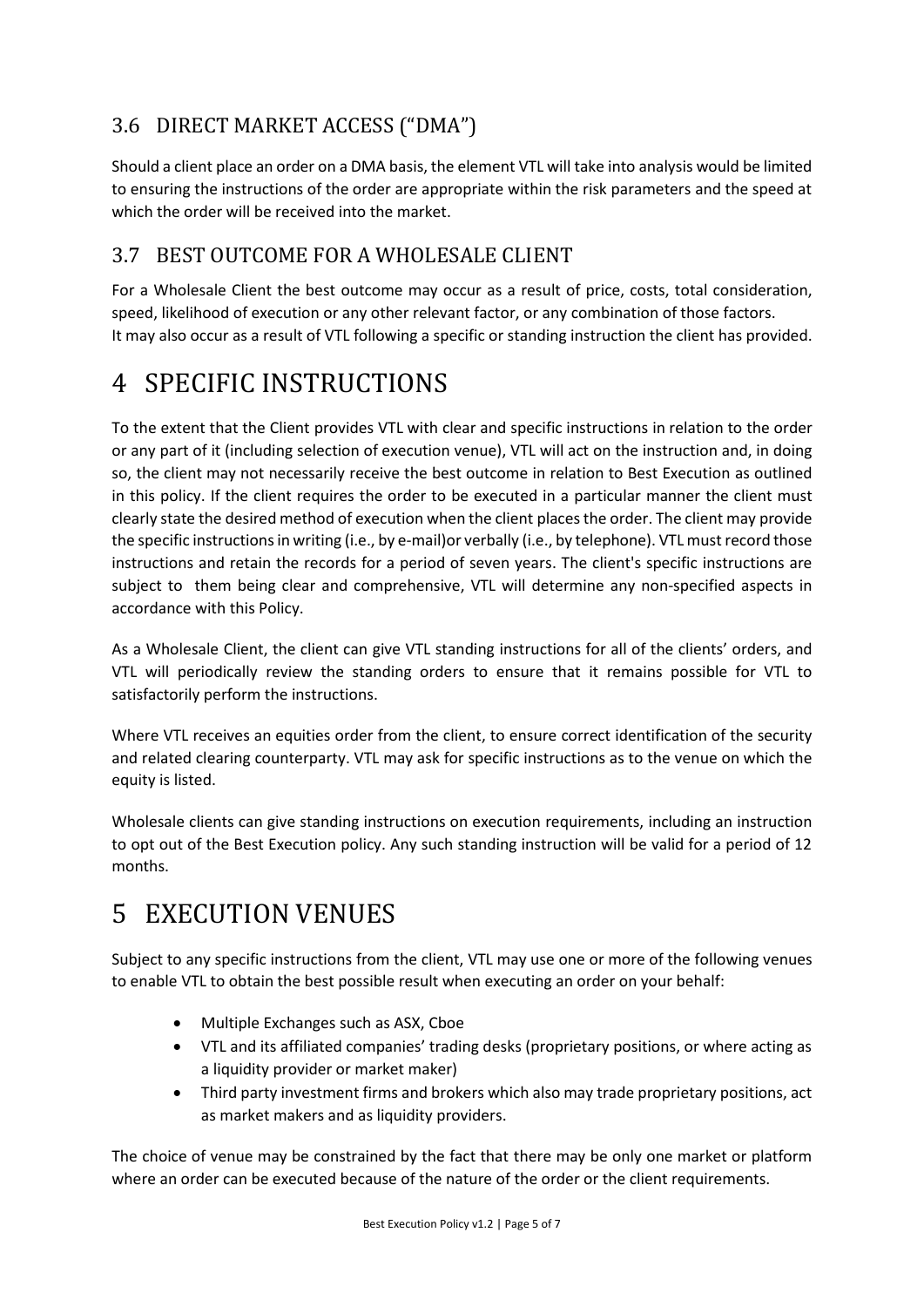VTL or one or other of its affiliates may be used as the execution venue where VTL believes that VTL can trade to the client's advantage or at no disadvantage to the client in accordance with this Policy. Where VTL are, or one of our affiliates is the execution venue, VTL will consider all sources of reasonably available information to obtain the best possible result for the order.

Identification of Order Books

For equity market products traded within Australia's domestic financial market, trading is presently conducted on the Central Limit Order Book ('CLOB') of the ASX or Cboe so execution is subject to pricetime priority on ASX and Cboe.

All orders will be entered into the CLOB's manually by a registered DTR.

# <span id="page-5-0"></span>6 MONITORING REVIEW

VTL will monitor the effectiveness of the Best Execution Policy and arrangements to identify and, where appropriate, correct any deficiencies. VTL will carry out the review and assessment above at least annually or whenever a material change occurs that affects VTL's ability to obtain the best result for the client. Material changes and/or regulatory updates to the Best Execution Policy will be present to the Board of Directors and a director's signature required for formal adoption. VTL will notify the client of any material changes to the Best Execution Policy and arrangements

# <span id="page-5-1"></span>7 DEFINITIONS

In addition to terms defined elsewhere in this Policy, the following definitions are used:

**Central Limit Order Book ('CLOB')** means an electronic list of buy orders and sell orders, maintained by or on behalf of a market operator, on which those orders are matched with other orders in the same list. Orders in the central limit order book are matched continuously in price time priority with single price auctions facilitating the opening and closing sessions.

#### **Equity market product** means:

(a) a share in a body;

(b) a financial product referred to in subparagraph 764A(1)(b)(i) or subparagraph 764A(1)(ba)(i) of the Corporations Act;

(c) a right (whether existing or future and whether contingent or not) to acquire, by way of issue, the following under a rights issue:

- (i) a share covered by paragraph (a); or
- (ii) a financial product covered by paragraph (b); or
- (d) a CHESS Depository Interest,

admitted to quotation on the Listing Market.